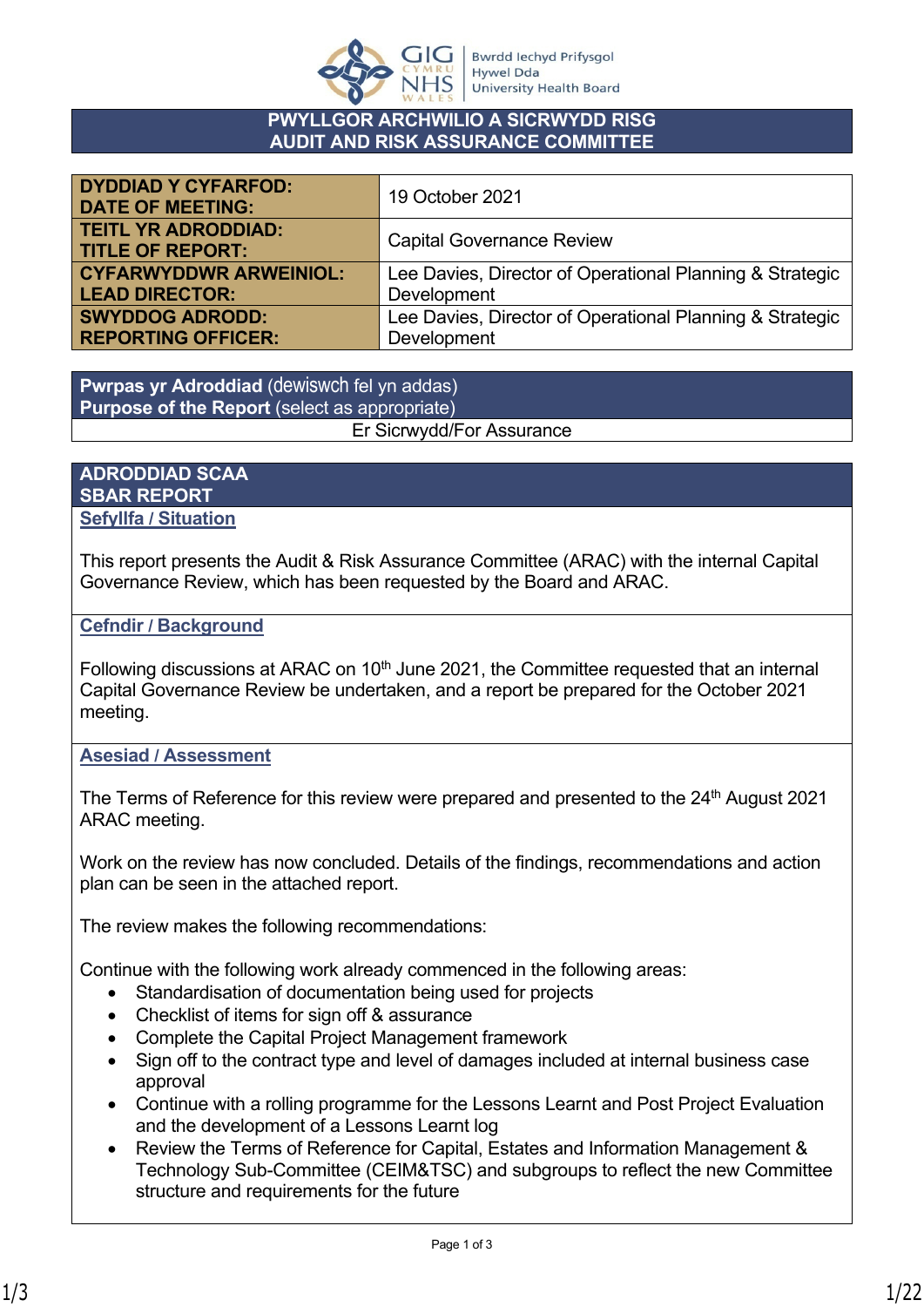Further consideration be given to the following areas:

- Setting up of an internal scrutiny process for business cases prior to them being finalised and presented to CEIM&TSC for approval
- Consideration be given to whether CEIM&TSC and the Groups that sit underneath it should have delegated approval limit
- The current and future capacity of the existing core teams who support the capital process to deliver the UHB's ambitious capital agenda
- For future complex schemes the UHB might want to consider the resourcing of additional scrutiny of the Supply Chain Partner, dependent on a legal review of the implications of doing so
- Consider the appointment, training and backfilling of Project Directors' time
- The process for the prioritisation of schemes for the Infrastructure Investment Enabling Plan

### **Argymhelliad / Recommendation**

The Audit & Risk Assurance Committee is asked to:

- Take assurance from the review and final report;
- Consider the recommendations made;
- Note the action plan developed.

| Amcanion: (rhaid cwblhau)<br><b>Objectives: (must be completed)</b>                              |                                                                                                                                                                                                                                                                                                                                                                                                                                                                                                                                                                                                                                                                                                                                                                                                                                                                                          |
|--------------------------------------------------------------------------------------------------|------------------------------------------------------------------------------------------------------------------------------------------------------------------------------------------------------------------------------------------------------------------------------------------------------------------------------------------------------------------------------------------------------------------------------------------------------------------------------------------------------------------------------------------------------------------------------------------------------------------------------------------------------------------------------------------------------------------------------------------------------------------------------------------------------------------------------------------------------------------------------------------|
| <b>Committee ToR Reference</b><br>Cyfeirnod Cylch Gorchwyl y Pwyllgor                            | 3.1 The Committee shall review the adequacy of the<br>UHB's strategic governance and assurance<br>arrangements and processes for the maintenance of<br>an effective system of good governance, risk<br>management and internal control, across the whole of<br>the organisation's activities (both clinical and non-<br>clinical) that supports the achievement of the<br>organisation's objectives.<br>3.3 In carrying out this work, the Committee will<br>primarily utilise the work of Internal Audit, Clinical<br>Audit, External Audit and other assurance functions,<br>but will not be limited to these audit functions. It will<br>also seek reports and assurances from directors and<br>managers as appropriate, concentrating on the<br>overarching systems of good governance, risk<br>management and internal control, together with<br>indicators of their effectiveness. |
| Cyfeirnod Cofrestr Risg Datix a Sgôr<br>Cyfredol:<br>Datix Risk Register Reference and<br>Score: | Not applicable                                                                                                                                                                                                                                                                                                                                                                                                                                                                                                                                                                                                                                                                                                                                                                                                                                                                           |
| Safon(au) Gofal ac lechyd:<br>Health and Care Standard(s):                                       | Governance, Leadership and Accountability                                                                                                                                                                                                                                                                                                                                                                                                                                                                                                                                                                                                                                                                                                                                                                                                                                                |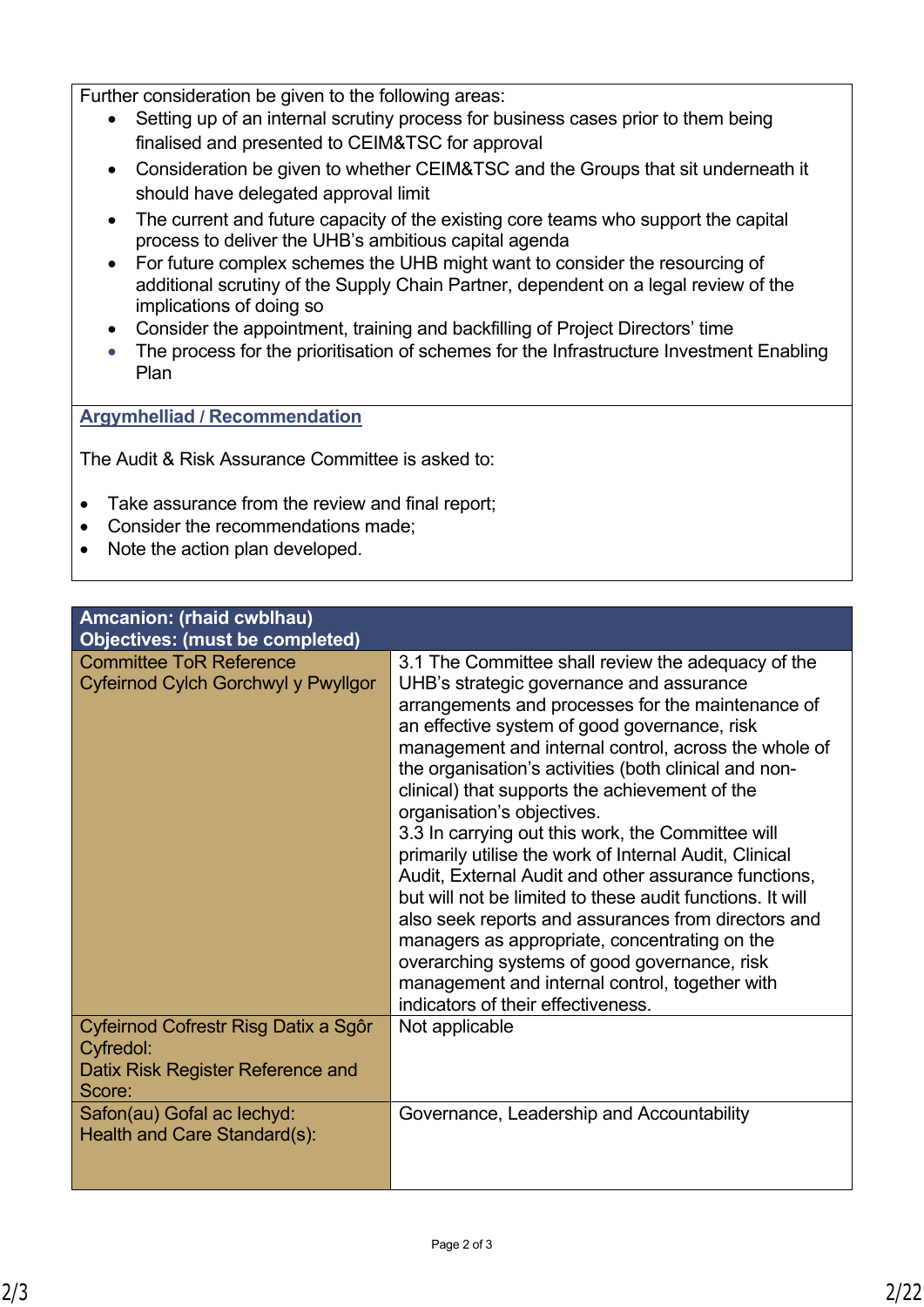| <b>Amcanion Strategol y BIP:</b><br><b>UHB Strategic Objectives:</b>                                                                                     | 3. Striving to deliver and develop excellent services<br>4. The best health and wellbeing for our individuals,<br>families and communities<br>5. Safe sustainable, accessible and kind care<br>6. Sustainable use of resources |
|----------------------------------------------------------------------------------------------------------------------------------------------------------|--------------------------------------------------------------------------------------------------------------------------------------------------------------------------------------------------------------------------------|
| <b>Amcanion Llesiant BIP:</b><br><b>UHB Well-being Objectives:</b><br><b>Hyperlink to HDdUHB Well-being</b><br><b>Objectives Annual Report 2018-2019</b> | 10. Not Applicable                                                                                                                                                                                                             |

| <b>Gwybodaeth Ychwanegol:</b><br><b>Further Information:</b> |                                                              |
|--------------------------------------------------------------|--------------------------------------------------------------|
| Ar sail tystiolaeth:                                         | <b>Audit Reports</b>                                         |
| Evidence Base:                                               | <b>Capital Investment Guidance</b>                           |
| <b>Rhestr Termau:</b>                                        | Contained within the body of the report                      |
| <b>Glossary of Terms:</b>                                    |                                                              |
| Partïon / Pwyllgorau â ymgynhorwyd                           | Capital Estates and IM&T Sub-Committee                       |
| ymlaen llaw y Pwyllgor Archwilio a                           | <b>Strategic Delivery and Operational Planning Committee</b> |
| Sicrwydd Risg:                                               | <b>Estates, Finance and Planning Teams</b>                   |
| Parties / Committees consulted prior                         |                                                              |
| to Audit and Risk Assurance                                  |                                                              |
| Committee:                                                   |                                                              |

| <b>Effaith: (rhaid cwblhau)</b><br>Impact: (must be completed)    |                |
|-------------------------------------------------------------------|----------------|
| <b>Ariannol / Gwerth am Arian:</b><br><b>Financial / Service:</b> | Not applicable |
| <b>Ansawdd / Gofal Claf:</b><br><b>Quality / Patient Care:</b>    | Not applicable |
| <b>Gweithlu:</b><br><b>Workforce:</b>                             | Not applicable |
| Risg:<br><b>Risk:</b>                                             | Not applicable |
| <b>Cyfreithiol:</b><br>Legal:                                     | Not applicable |
| <b>Enw Da:</b><br><b>Reputational:</b>                            | Not applicable |
| <b>Gyfrinachedd:</b><br><b>Privacy:</b>                           | Not applicable |
| Cydraddoldeb:<br><b>Equality:</b>                                 | Not applicable |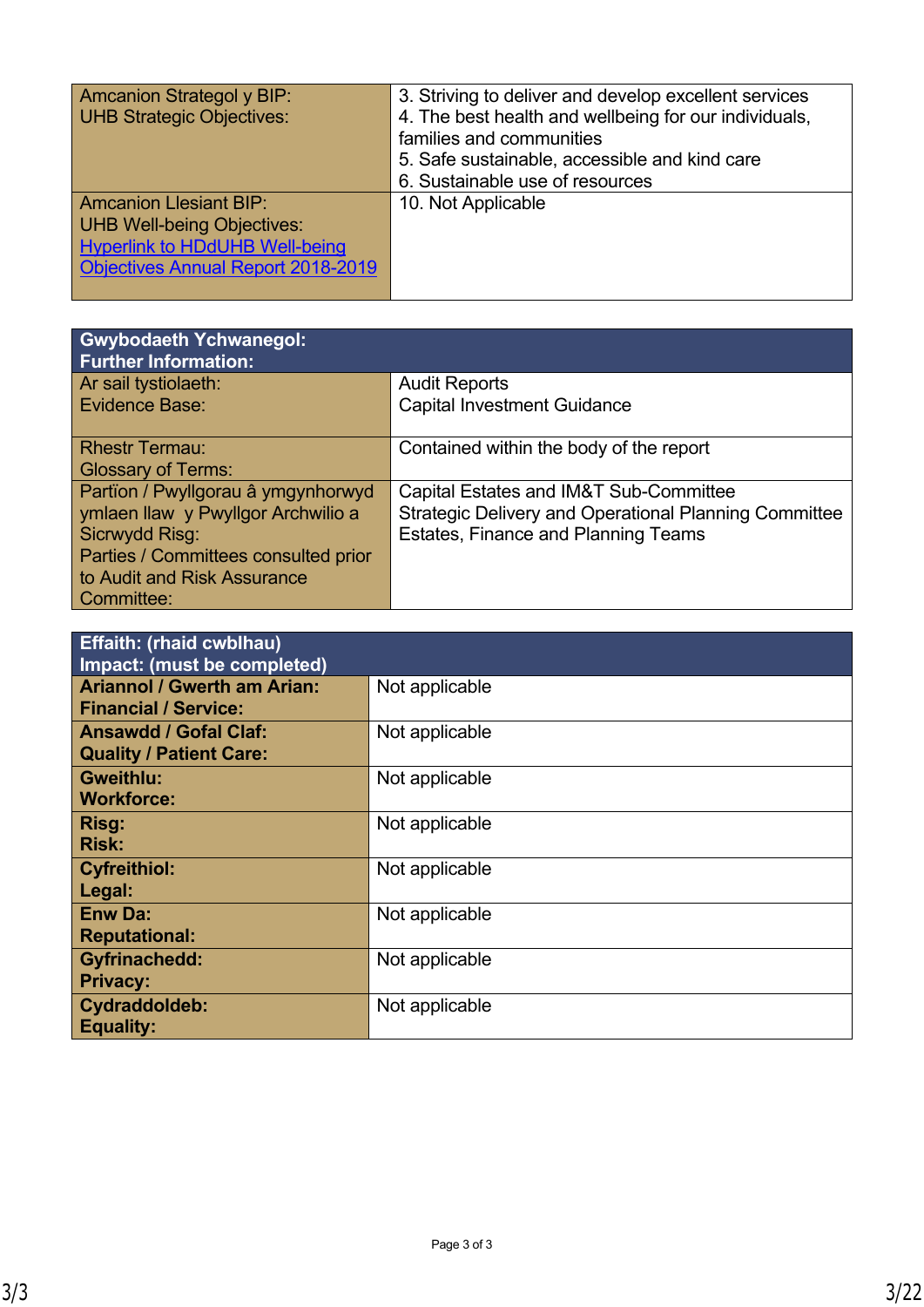

# **HYWEL DDA UNIVERSITY HEALTH BOARD**

**CAPITAL GOVERNANCE REVIEW**



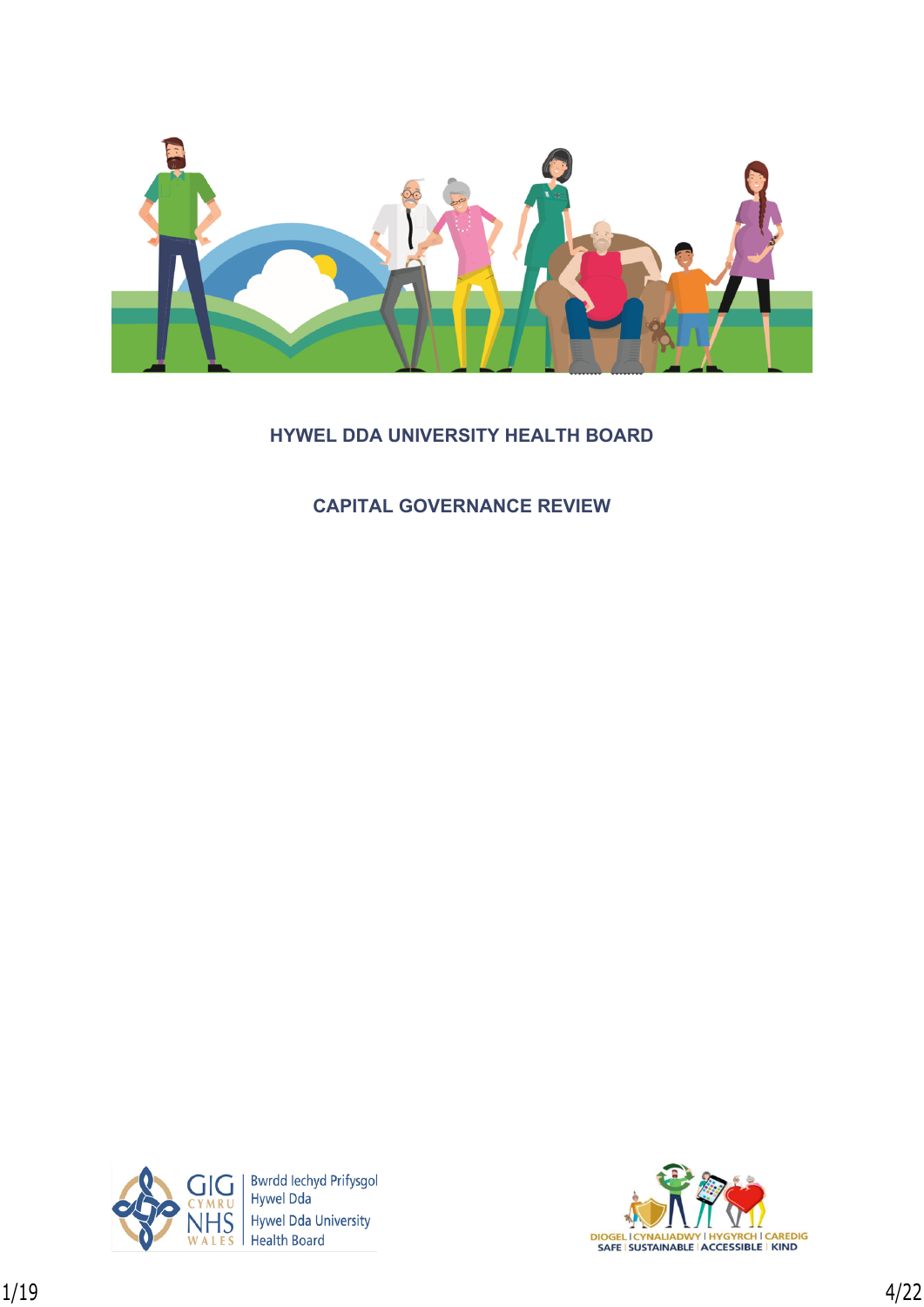| <b>Version</b>   | <b>Status (draft or</b><br>approved) | <b>Date</b> | <b>Author/Editor</b> |
|------------------|--------------------------------------|-------------|----------------------|
| V <sub>0.1</sub> | <b>Draft</b>                         | 29 Sept     | ER.                  |
| V <sub>0.2</sub> | <b>Draft</b>                         | 30 Sept     | <b>PW</b>            |
| V <sub>0.3</sub> | <b>Draft</b>                         | 1 Oct       | ER&PW                |
| V <sub>0.4</sub> | <b>Draft</b>                         | 6 Oct       | ER                   |
| V0.5             | Final                                | 7 Oct       | ER                   |



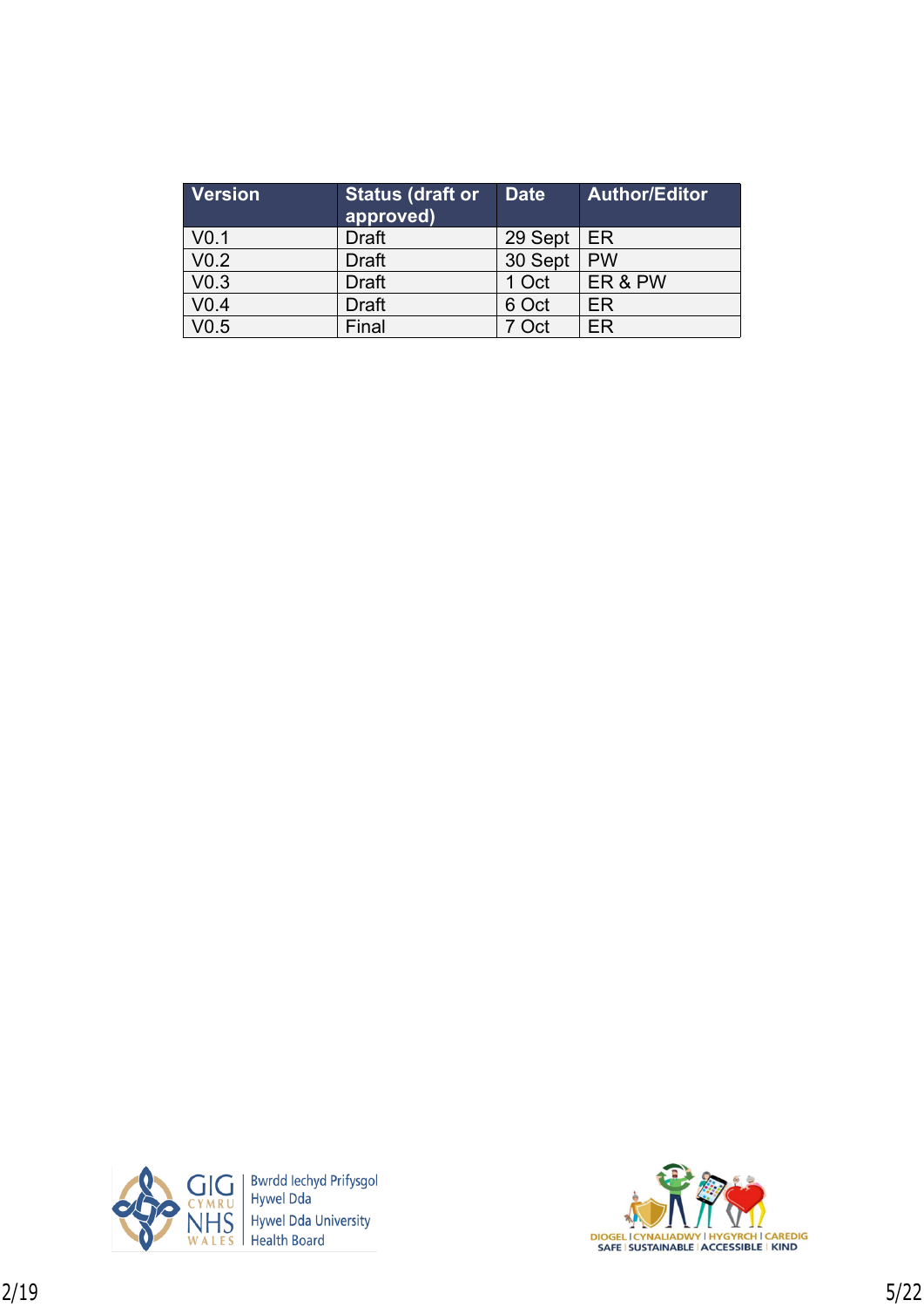#### **1. Introduction**

Capital Governance has been and remains an important focus for the UHB and is a subject which has many facets. The UHB capital schemes are the subject of scheme audits, Gateway reviews and reporting to CEIM&T and SD&OD Committee. Recent experience particularly in relation to the Wards 9 & 10 scheme in Withybush Hospital and the fact that the W&C Phase II scheme in Glangwili Hospital remains a complex and difficult project, has highlighted some specific concerns, and this report seeks to address those specific concerns and also address the potential for wider learning and practical improvements in the governance of UHB capital projects. The scope for this review was agreed in discussion between the Chair of ARAC and the Director of Strategic Planning and Operational Delivery and is attached as an annex to this report.

### Approach:

Having agreed the scope of work with the Chair of ARAC the team have;

- Discussed the scope of work in the CEIM&T Sub Committee
- Discussed the scope of work with Audit and have jointly identified the key themes emerging from the capital audits undertaken over the past 5 years
- Considered the review of UHB capital governance undertaken by Audit to learn the lessons following the Welsh Audit Office review of the Ysbyty Glan Clwyd scheme which had identified major control failings.
- Considered the challenges currently being managed on UHB capital schemes with specific reference to the Women & Children's Phase 2 scheme.
- Considered the recommendations from the recently concluded post project evaluation of the Withybush ward 9 and 10 scheme
- Considered the recommendations of the recently concluded PAR review in support of the Healthier Mid and West Wales Programme
- To discuss with Welsh Government Capital colleagues their impression of Hywel Dda UHB performance with regard to capital governance
- To consider best practice in other UHB's

The approach is to be challenging of current practice and transparent in consideration of potential areas for improvement .

Structure of the report:

- Introduction
- **Governance Structure**
- **Context**
- Reflections from the Ysbyty Glan Clwyd Review
- Audit themes
- Themes from external review
- Issues emerging through resourcing review
- Conclusions
- Recommendations



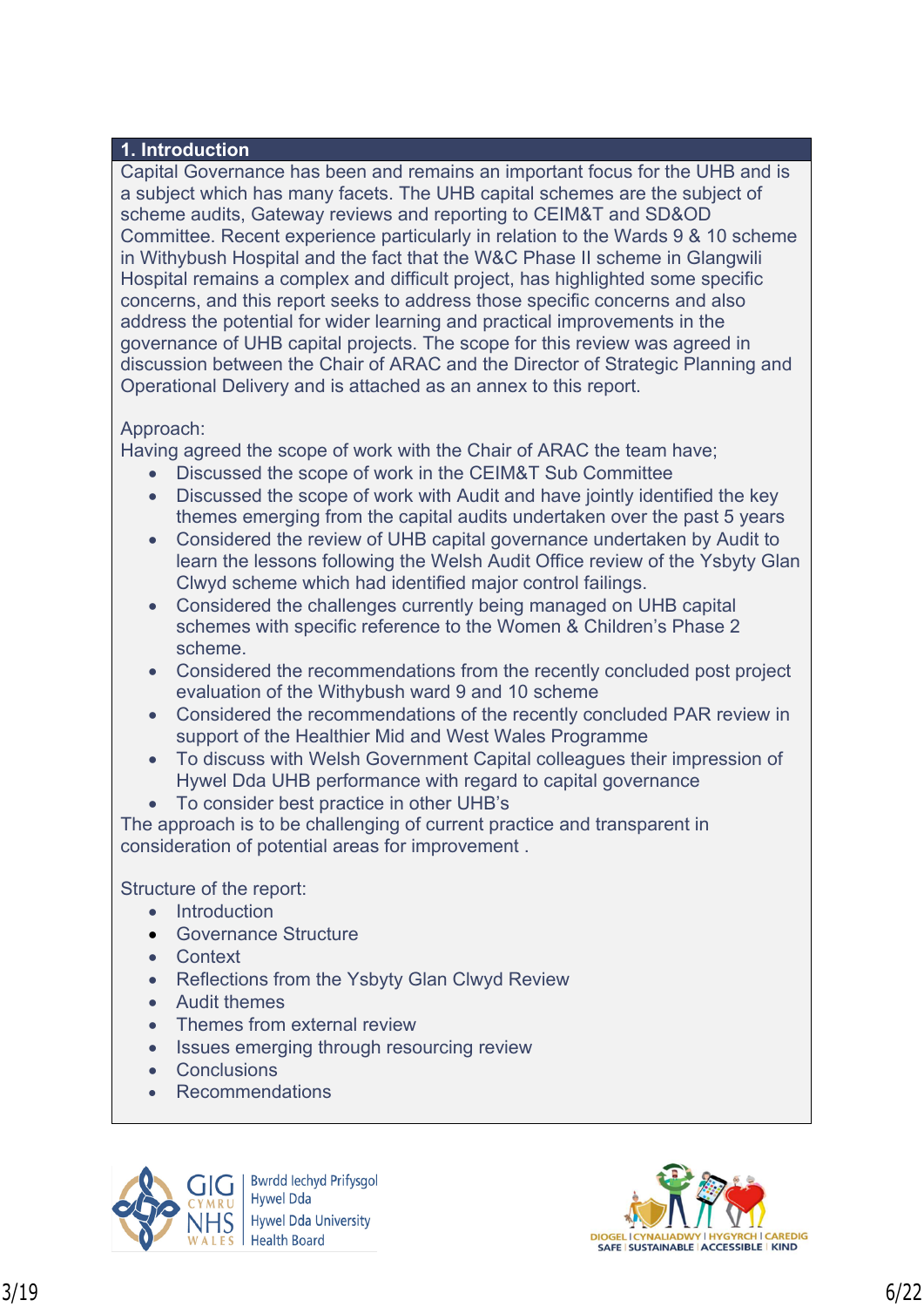### **2. Capital Governance**

Currently the Capital Governance reporting structure is from Capital, Estates, IM&T Sub Committee (CEIM&T), into Strategic Development and Operational Delivery Committee (SD&OD) and up to Board. The purpose of CEIM&T is to:

- Oversee delivery of the Health Board's capital programmes and projects included in the planning cycle (in year and longer term).
- Recommend to the Board, via the Strategic Development and Operational Delivery Committee (SD&OD), the use of the Health Board's Capital Resource Limit (CRL).
- Oversee the development of the Estates Strategy and Infrastructure Enabling Plan aligned to the A Healthier Mid and West Wales Strategy for consideration by SD&OD, prior to Board approval.
- Oversee the development of an innovative IM&T and Digital Health Strategy for IM&T (to cover all functions of the UHB's services i.e. primary, community, acute, etc) aligned to the A Healthier Mid and West Wales Strategy for consideration by SD&OD, prior to Board approval.
- Oversee the development and delivery of implementation plans for the Estates and IM&T and Digital Health Strategies agreeing corrective actions where necessary and monitoring its effectiveness.

The Terms of reference are reviewed annually and will need to be updated to reflect the recent changes in the UHB's Committee structure.

Standard Agenda items for the Sub-Committee reflect the following

- Finance and Capital Programme Update joint report by Finance and Capital Planning
- Governance update which includes project update reports and flags up specific project risks
- Audit Update on recommendations associated with capital
- Risk Update
- Project Dashboards
- Infrastructure Investment Enabling Plan update

Individual Project Groups and governance structures are set up to deliver and manage the larger capital schemes funded through the All Wales Capital Programme.



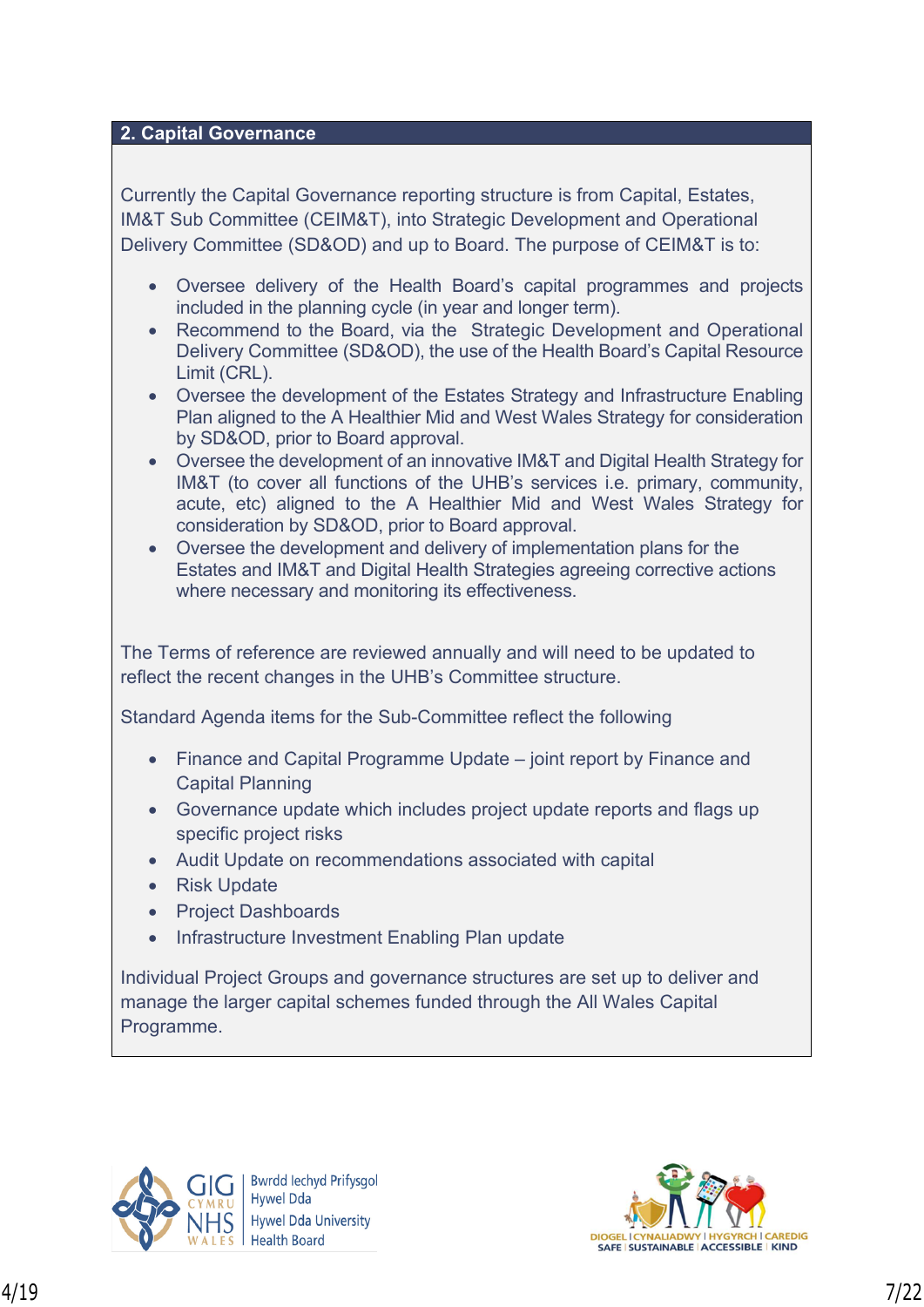## **3. Context**

This review has reflected back on the period from 2014/15 in terms of

- capital works undertaken and schemes delivered
- audit reports and reviews undertaken.

In the period since 2014/15 significant capital projects delivered have included the following

| <b>Scheme</b>                                        | <b>Site</b>     | 2014/15 | 2015/16 | 2016/17 | 2017/18 | 2018/19 | 2019/20 | 2020/21 |
|------------------------------------------------------|-----------------|---------|---------|---------|---------|---------|---------|---------|
|                                                      |                 | £m      | £m      | £m      | £m      | £m      | £m      | £m      |
| Front of House                                       | <b>BGH</b>      | 3.449   | 2.594   | 2.374   | 2.167   | 1.022   |         |         |
| Pathology Labs                                       | PPH/WGH         | 3.425   | 0.529   |         |         |         |         |         |
| Cardigan ICC                                         | Cardigan        | 0.695   | 1.415   | 0.337   | 0.591   | 9.569   | 9.059   |         |
| Women &<br><b>Children's Phase</b><br>1              | <b>GGH</b>      | 3.858   |         |         |         |         |         |         |
| Mynydd Mawr                                          | <b>PPH</b>      | 4.386   | 0.080   |         |         |         |         |         |
| <b>MRI GGH</b>                                       | <b>GGH</b>      | 1.572   |         |         |         |         |         |         |
| <b>Unscheduled</b><br>care                           | <b>PPH</b>      |         | 1.113   | 0.315   |         |         |         |         |
| Ward<br>Refurbishment                                | <b>GGH</b>      |         | 0.554   |         |         |         |         |         |
| X-ray room                                           | <b>PPH</b>      |         |         | 0.935   |         |         |         |         |
| Pharmacy<br><b>Robots</b>                            | Multiple        |         |         | 1.756   |         |         |         |         |
| <b>Bronglais Fire</b><br><b>Escape Elevator</b>      | <b>BGH</b>      |         |         |         | 2.684   | 0.044   |         |         |
| <b>Anti Ligature</b><br>works                        | <b>Multiple</b> |         |         |         | 1.283   |         |         |         |
| Aberaeron ICC                                        | <b>AICC</b>     |         |         |         | 0.778   | 1.493   |         |         |
| <b>Ward 9 &amp; 10</b><br>refurb                     | <b>WGH</b>      |         |         |         |         | 1.330   | 1.891   |         |
| Fishguard                                            | Fishguard       |         |         |         |         | 0.627   |         |         |
| <b>MRI BGH</b>                                       | <b>BGH</b>      |         |         |         |         |         | 4.430   |         |
| <b>Cross Hands</b><br><b>ICC</b>                     | Cross<br>Hands  |         |         |         |         |         | 0.907   |         |
| Imaging<br>equipment                                 | Multiple        |         |         |         |         |         | 1.333   |         |
| <b>MRI WGH</b>                                       | <b>WGH</b>      |         |         |         |         |         |         | 0.814   |
| <b>WGH Fire</b><br>Precaution work                   | <b>WGH</b>      |         |         |         |         |         |         | 0.462   |
| Women &<br><b>Children's Phase</b><br>$\overline{2}$ | <b>GGH</b>      | 2.277   | 0.048   | 0.628   |         | 4.078   | 11.052  | 6.848   |
| <b>TOTAL</b>                                         |                 | 19.662  | 6.333   | 6.345   | 7.503   | 18.163  | 28.672  | 8.124   |



Bwrdd Iechyd Prifysgol<br>Hywel Dda **Hywel Dda University Health Board** 

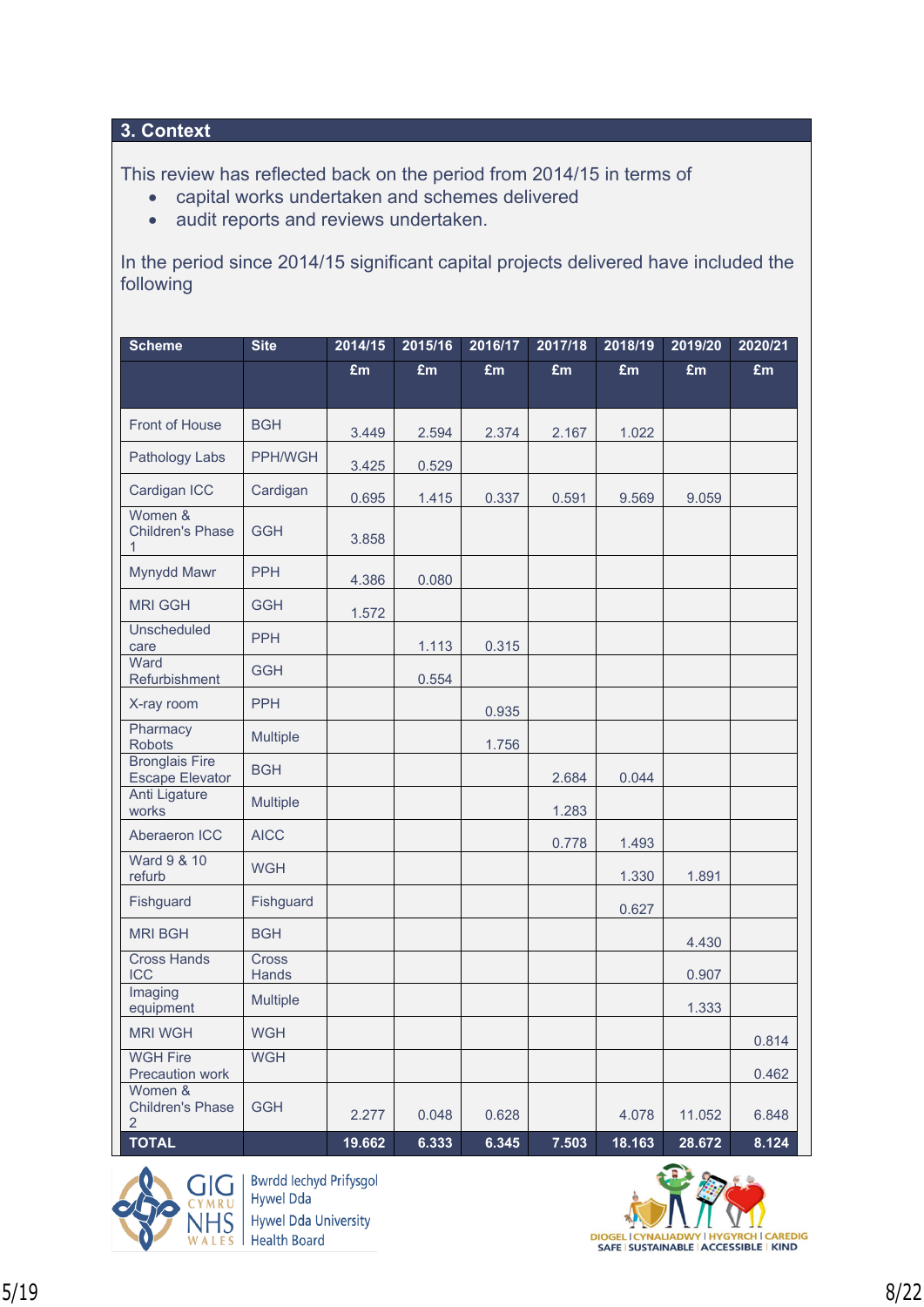All of these schemes will have made a significant positive impact on the environment in which patients are treated and staff operate.

### **4. Reflections from Ysbyty Glan Clwyd Governance Review**

*Scope of work reference:*

 *Review our Capital Governance and reporting, governance and monitoring processes against other organisations following engagement with NSWWP Shared Services Audit*

In 2020/21 the UHB commissioned NHS Wales Shared Services Partnership : Audit and Assurance to undertake a Capital Governance Arrangement Advisory Review following the Audit Wales factual account into significant failings associated with the Ysbyty Glan Clwyd Refurbishment Project. The review considered the observations made as part of the YGC review and considered any learning or recommendations for Hywel Dda from this process.

Whilst the report comments that '*Hywel Dda UHB has well established capital governance and control arrangements that do not required fundamental changes'*  there were 8 suggested recommendations issued as part of the report. Work is underway which has already strengthened or will strengthen capital governance against these recommendations

- All future major project/programme business cases will include an Integrated Assurance and Approval Plan in accordance with the NHS Wales Infrastructure Investment guidance.
- Whilst Executive Lead/Chief Executive agreement of business cases was evident. The existing arrangements could be strengthened to provide key executive sign-off, ensuring acceptance and ownership of respective elements of the business case e.g. service, finance, IM&T, facilities etc.
- Improved transparency, reporting and formal sign-off of responses to the Welsh Government business case scrutiny process (and associated UHB/third party actions etc.), should be demonstrated
- It would be prudent for governance arrangements (particularly for major investment programmes/projects), to be signed off at Committee/Board level at the project initiation stage (including e.g. delegated limits etc.).
- There is an opportunity to standardise and define expected UHB governance arrangements within procedures, including for example, standardised terms of reference for Project Boards/ Groups etc
- Contracts submitted for signature will be endorsed by the Project Director and lead Executive, outlining how the contract reconciles with the overall funding approval.



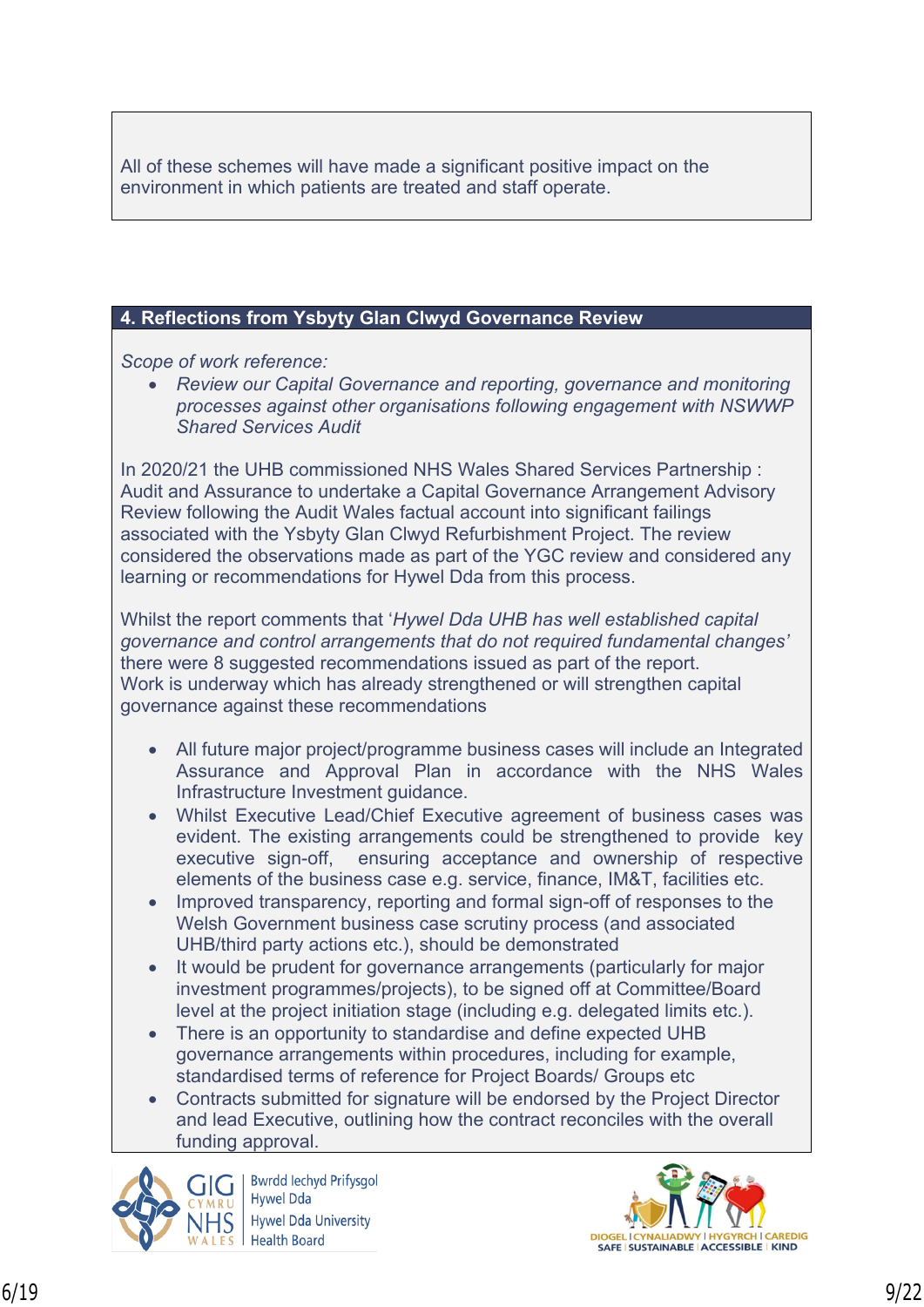- The UHB will continue to ensure that appropriate in house specialist expertise is maintained ensuring external consultant teams are appropriately monitored and where necessary challenged on projects of significant value within NHS Wales.
- The UHB's established capital governance and control arrangements will be reviewed and enhanced, together with its existing procedural documentation, to comprehensively document the control framework.

**5.Themes from audit recommendations and reviews**



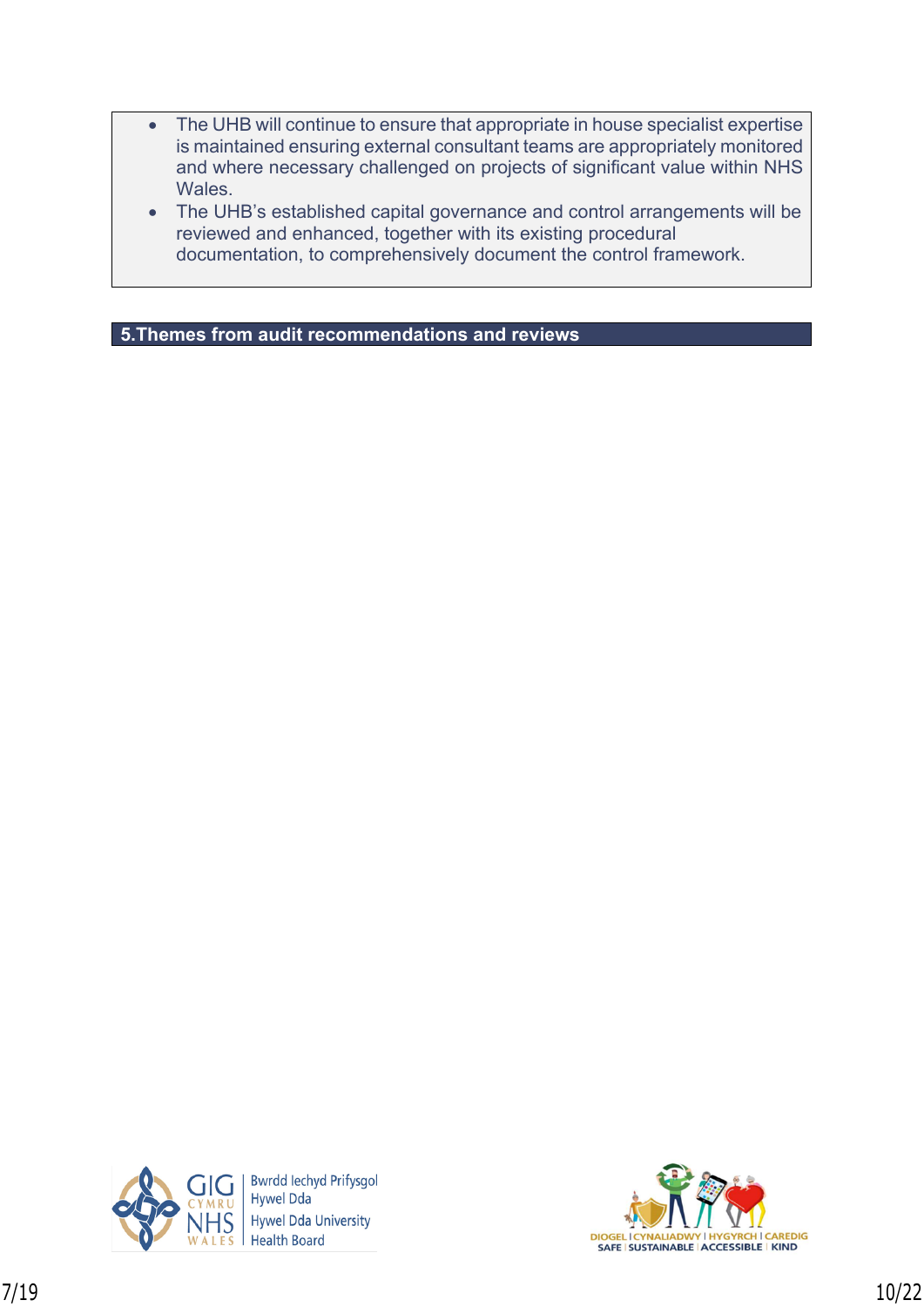*Scope of work reference*:

- *Review audit recommendations made on Capital Governance and Projects since 2014/15 (Estates Assurance Reviews and Digital are excluded) and common themes that have emerged:*
	- o *how these have effected changes to processes and procedures*
	- o *to ensure our processes reflect best practice*
	- o *to ensure any further changes/amendments required are embedded into working practice*
	- o *the scope of works are clearly understood at the outset of Projects*
	- o *sign off of the contractual terms of All Wales Capital contracts*
	- o *appropriate management of live contracts*
	- o *ensuring robust Lessons Learnt and Post Project Evaluation process*
	- o *the governance arrangements are proportionate and appropriate to the scale of schemes*

#### **5.1 Audit Recommendations**

Since 2014/15, 15 other audit reviews relevant to capital projects and systems have been undertaken by NHS Wales Shared Services Partnership : Audit and **Assurance** 

The reports have generated 133 recommendations. The audit recommendations from these reports can be themed into the following areas

- **•** Governance
- Monitoring and Reporting
- Planning
- Process and Procedures
- Procurement, Tendering and Quotation
- Project Management
- Financial Management
- Strategy

The UHB has a process of reviewing audit recommendations and agreed management actions with the Audit and Assurance Team. When the Audit and Assurance Team are satisfied that the appropriate action has been instigated the audit recommendation is then closed off.

At the point of preparing this report there are 26 audit recommendations outstanding

Changes to processes and procedures as a consequence of audit recommendations are continually made by the Estates, Finance and Planning Team. Over the past few months a small task and finish group with representation from Estates, Finance and Planning have been reviewing the Health Board's current procedures and documentation and reviewing them against the procedures



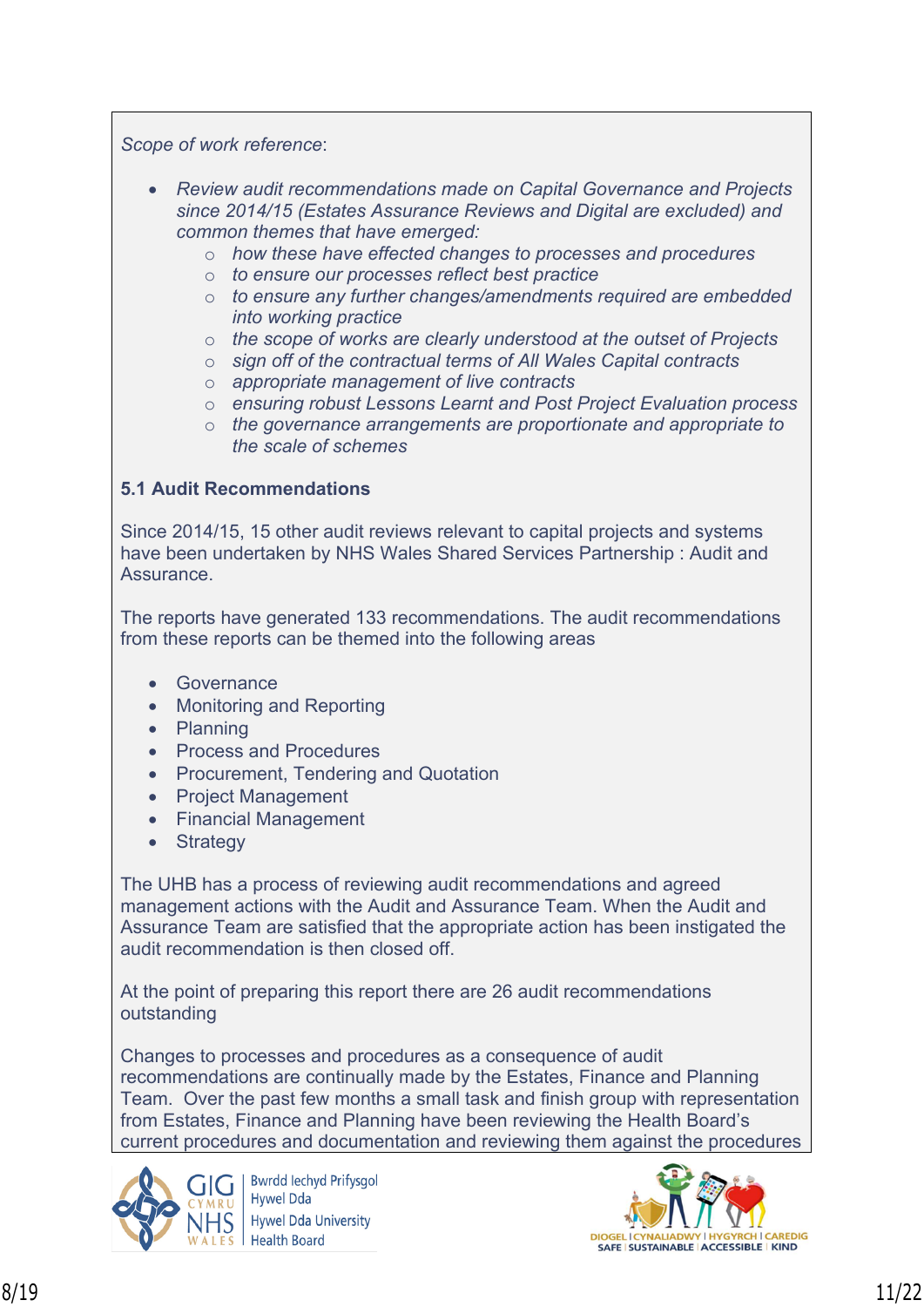and documentation developed in other Health Boards. In undertaking this review it is apparent that there is an opportunity for the UHB to pull this together into one Capital Project Management framework which will be a route map that brings together the existing procedures, processes and documentation.

## **5.2 Project Scope of Works to be delivered**

For this review the project scope is defined as the elements of building works being considered as part of the project.

The Designed for Life (DFL) Building for Wales Framework was first introduced in June 2006.

The introduction of the framework was to improve the delivery of major capital schemes across NHS Wales in terms of quality, time and cost and reduce the often, adversarial nature of the traditional procurement routes caused by the split between design and construction.

As part of the business case development process for major capital the supply chain partner (SCP) is normally appointed early in the development of the outline business case (OBC). The SCP will appoint a design team that consists of Architects/Principal Designer, Building Services Engineers, Structural and Civil Engineers plus a Principal Mechanical and Electrical installer, they are all employed directly by the SCP.

As part of the DFL framework the Employer is responsible for the delivery of a project brief, under the DFL framework it is the SCP responsibility to ensure the appropriate level of input to enable them to design, delivery and cost the brief. Where information about the building and infrastructure is available from the Employer, it should be shared, but if it is not available it is the SCP's responsibility to undertake the required survey work to ascertain this.

Work on the older UHB sites on certain schemes has recently found that additional works have been required during the construction stage of the project. On certain schemes this has been a reflection on the level of survey work undertaken by the SCP during the planning stages of the project and in these instances the cost of additional work has been the liability of the SCP. For future complex schemes the UHB might want to consider the resourcing of additional scrutiny of the SCP, dependent on a legal review of the implications of doing this given the current contractual position which makes this the responsibility of the SCP.

Additional works identified during the construction work on Ward 9 & 10 in Withybush did result in additional costs being incurred by the HB. As part of our Lessons Learnt Review on this scheme it has been agreed that the UHB will review the project contingency provision required when working on the UHB's older hospital sites.

## **5.3 Contractual Obligations**



**Bwrdd lechyd Prifysgol Hywel Dda Hywel Dda University** Health Board

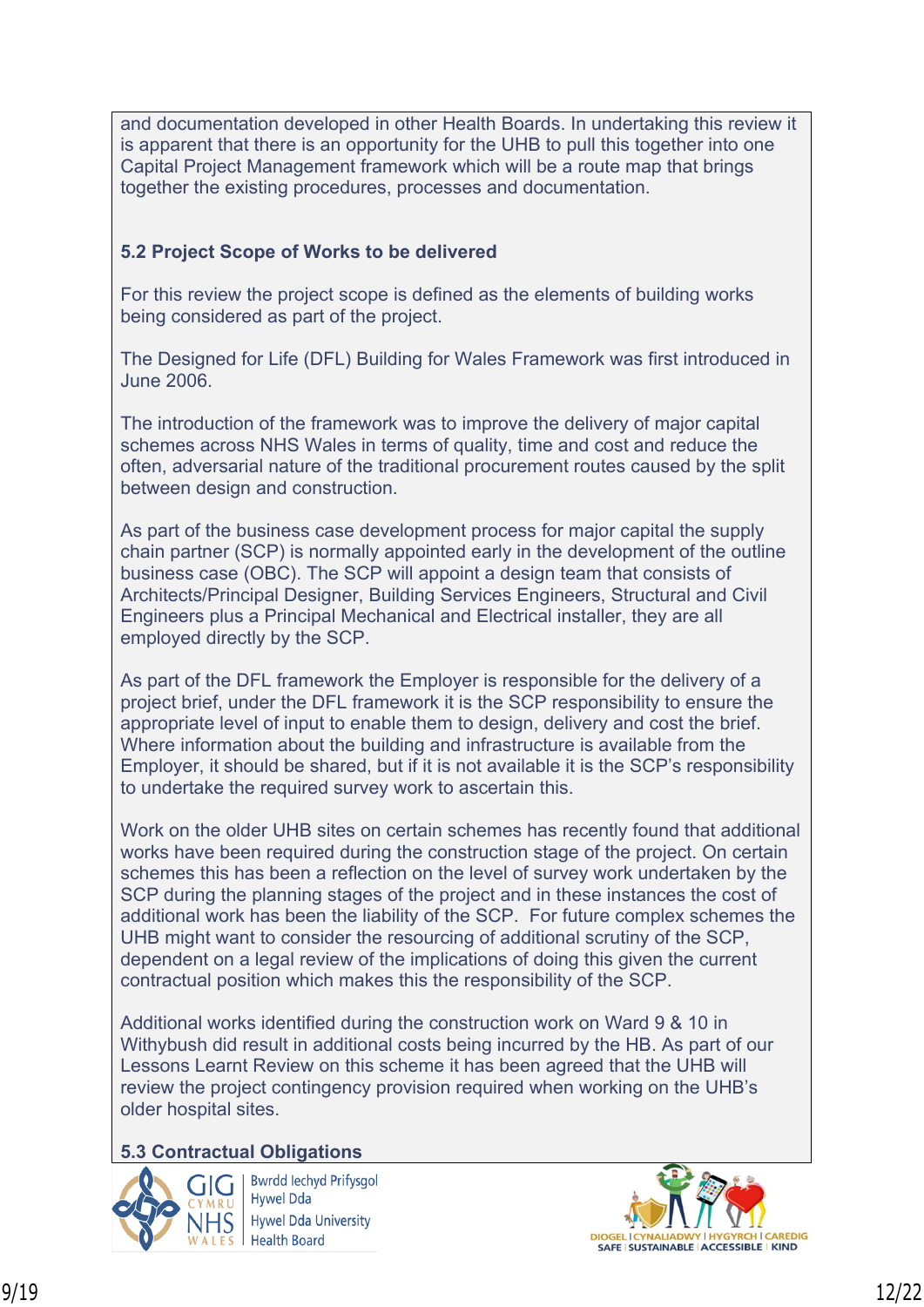The current iteration of the DFL frameworks is split into a Regional Framework for schemes with works cost of between £4m and £12m and a National Framework for schemes in excess of £12m. The framework utilises the NEC3 Engineering and Construction Contract Option C Target Cost as its standard form. The NEC contract differ form traditional contract as the key clauses of the contract are based on mutual trust and co-operation.

All Health Boards in Wales are mandated to use the DFL framework and associated NEC3 form of contract for works valued at more than £4m

The NEC 3 contract makes a provision for the Employer to recover damages from the SCP if they fail to complete the works by an agreed completion date.

Damages are split into 2

- Delay Damages are contractually enforceable estimates of direct losses or cost that parties agree. These need to be genuine pre-estimates of actual losses that the employer would incur as a result of a breach otherwise they will not be enforceable by law.
- Consequential damages are indirect cost incurred by the Employer but which are directly attributable to the breach e.g. lost sales

For work below the £4m DFL threshold Joint Contract Tribunal (JCT) contracts are used by the UHB, these contracts again allow for the Employer to recover damages in the same way as NEC 3 contracts.

Historically there has been no formal sign off to the contract used or the levels of losses and ascertained damages included in the contracts for schemes.

For future projects it is recommended that as part of the internal business case approval process, sign off to the contract type and level of damages included is also sought.

## **5.4 Lessons Learnt and Post Project Evaluation**

During 2021/22 the Capital Planning Team have instigated a programme of Post Project Evaluation Reviews (PPE) which will incorporate

- A comprehensive lessons' learnt process incorporating all stakeholders and wider reflections in the project.
- An assessment of whether the project has achieved its objectives, by exploring the original business case and benefits realised to date.
- Opportunity to revisit audit recommendations.
- Assessing the latest position and agreeing with the service the current risks outstanding and benefits to be tracked and monitored going forward.



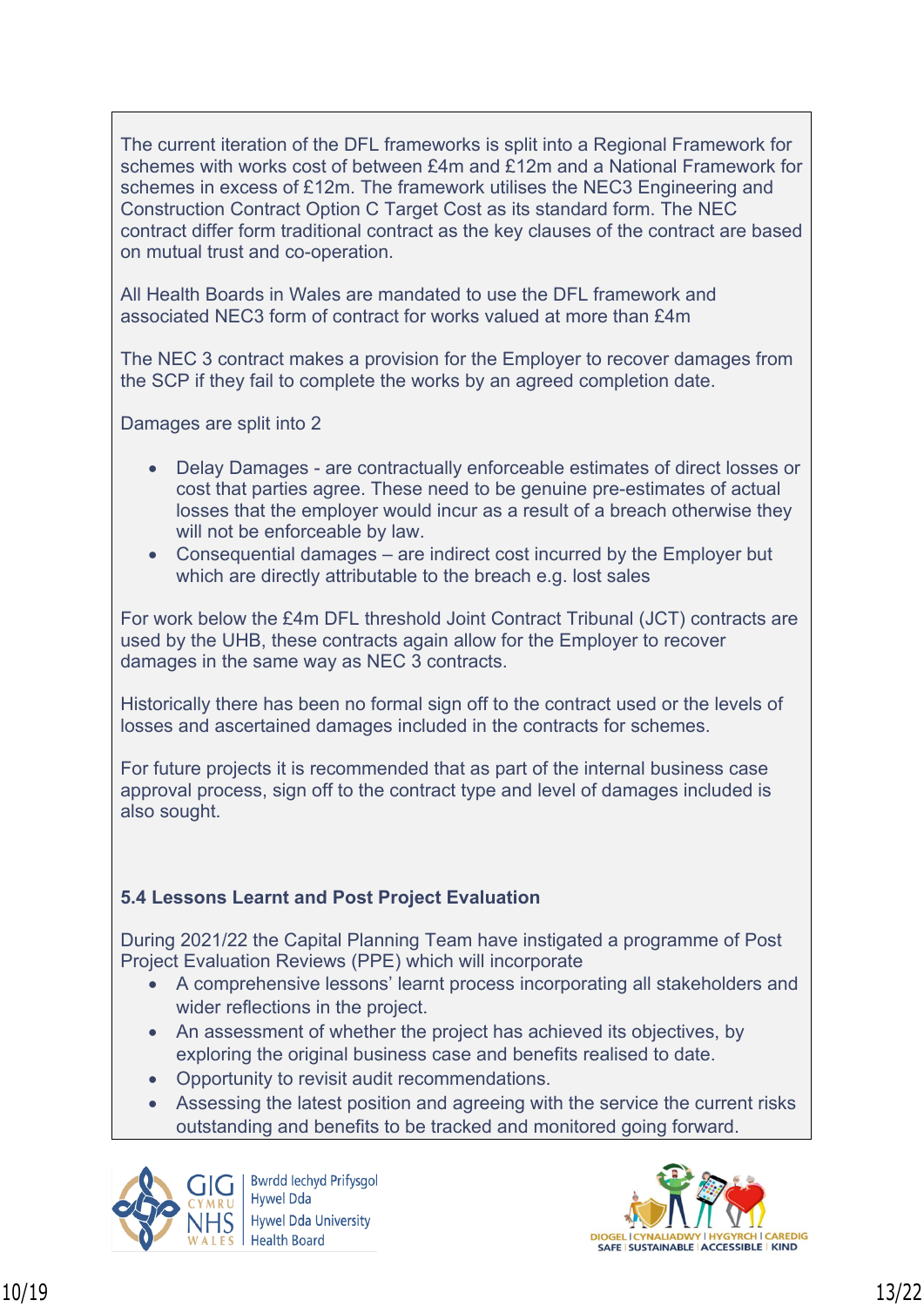Development of a lessons learnt log for sharing with current and future projects

The Programme of work for 2021/22 includes the evaluation of the following PPE

- Ward 9 & 10, Withybush reported to CEIM&T in September 2021
- Cardigan Integrated Care Centre
- Front of House Scheme, Bronglais
- Aberaeron Integrated Care Centre
- MRI, Bronglais

Lessons Learnt Review

Women and Children Phase II – reported to CEIM&T in July 2021

A rolling review of completed projects will be included in the ongoing work programme of CEIM&T and a Lessons Learnt log developed

Recommendations emerging from the post project evaluation of the Withybush Hospital Ward 9 & 10 scheme are as follows:

- The role of stakeholder groups, communication and engagement methods
- Management of expectations of key stakeholders in the project
- Clear roles and responsibilities and the setting of expectations at the project outset.
- Review the project contingency provision required when working on the UHB's older hospital sites

## **5.5 Governance arrangements**

Having reflected on the UHB's current formal project governance arrangements, there is a need to incorporate and document these arrangements into the Capital Project Management Framework being developed. This will ensure that a standardised approach is being taken when Projects are established.

#### **6. Issues emerging through external review of capital governance process**

*Scope of Work Reference:*

- *Review our* 
	- o *Capital Reporting and Project scrutiny at Groups and Committee structure to ensure these are appropriate and fit for purpose*
	- o *Understanding of WG's perception of our processes*
	- o *The role and remit of the Capital, Estates and Information Management Technology Sub-Committee and provide recommendations to how the governance can be improved*



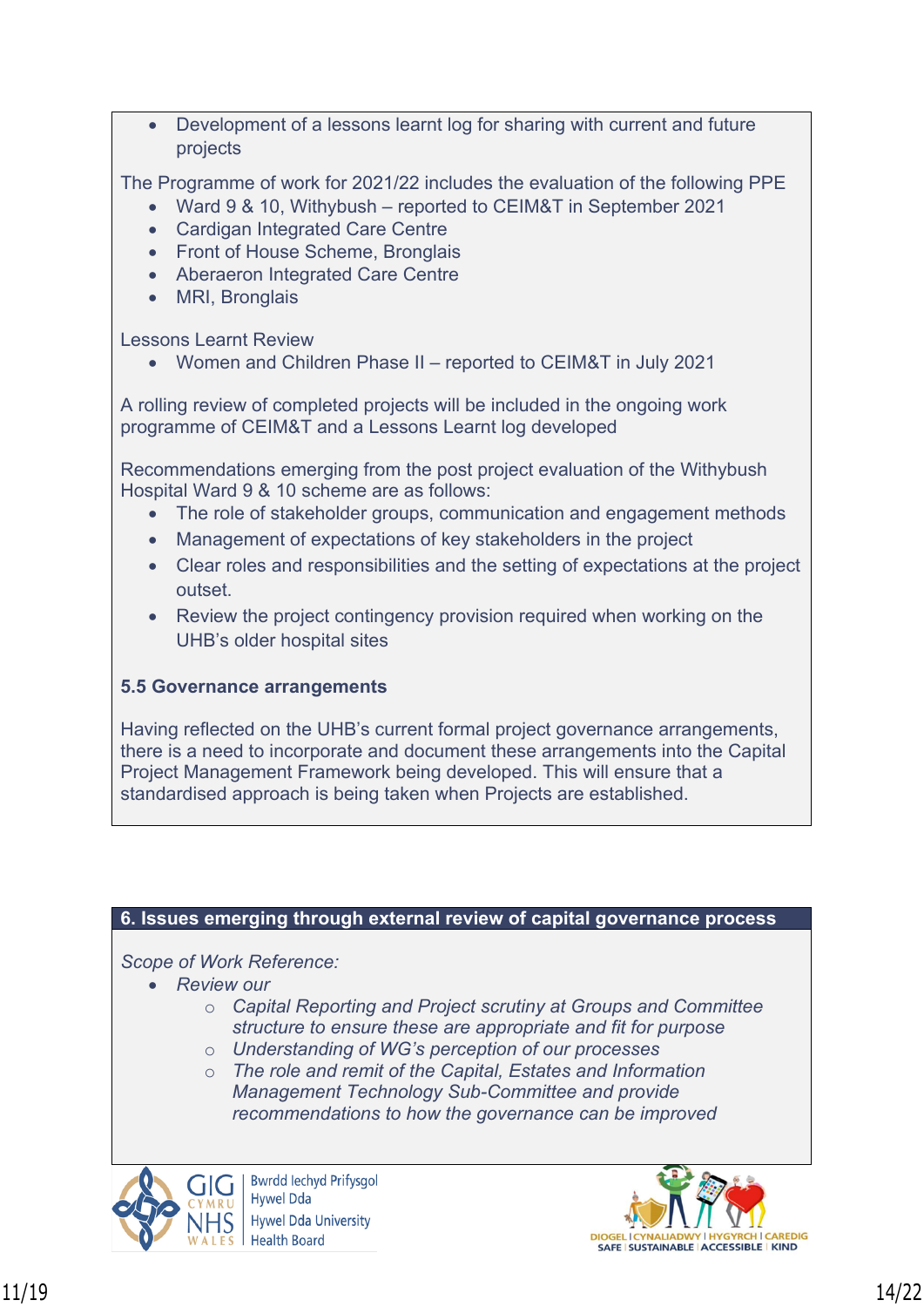### **6.1 Reporting and role of Capital, Estates and Information Management Technology Sub-Committee**

Section 2 of the review details the UHB's current Governance structure. During the review we have examined other UHB's capital reporting structures. This process has shown that all organisations have adopted different approval and governance structures. Some areas of good practice that the organisation might wish to consider strengthening its capital assurance processes are:

- The setting up of an internal scrutiny process for business cases prior to them being finalised and presented to CEIM&T for approval
- And consider if CEIM&T and the Groups that sit underneath it should have delegated approval limit

### **6.2 Welsh Government Feedback**

Welsh Government (WG) NHS Capital, Estates & Facilities Team were asked as part of this review for their reflection of our processes. The comments made were focussed around the following points

- Capacity a key concern given the significant capital agenda in the organisation currently and going forward was around the capacity of the UHB's teams to deliver. WG suggested that the UHB needs to ensure resilience in the system and would need to provide confidence that the organisation has capacity to deliver its programme of works as part of the approval process
- Prioritisation the need to prioritise the projects included in our Infrastructure Investment Plan
- Visualise consideration to generate a diagrammatic representation of our Governance and approval structure
- Internal Challenge consideration to setting up an internal group to challenge business cases
- Communication between the central WG Team and the UHB and is good with WG always aware of when business cases are being submitted, they like the no surprises approach.
- Lessons Learnt and Post Project Evaluation Positive feedback was given on the work currently being undertaken

### **7. Issues emerging through resourcing review**



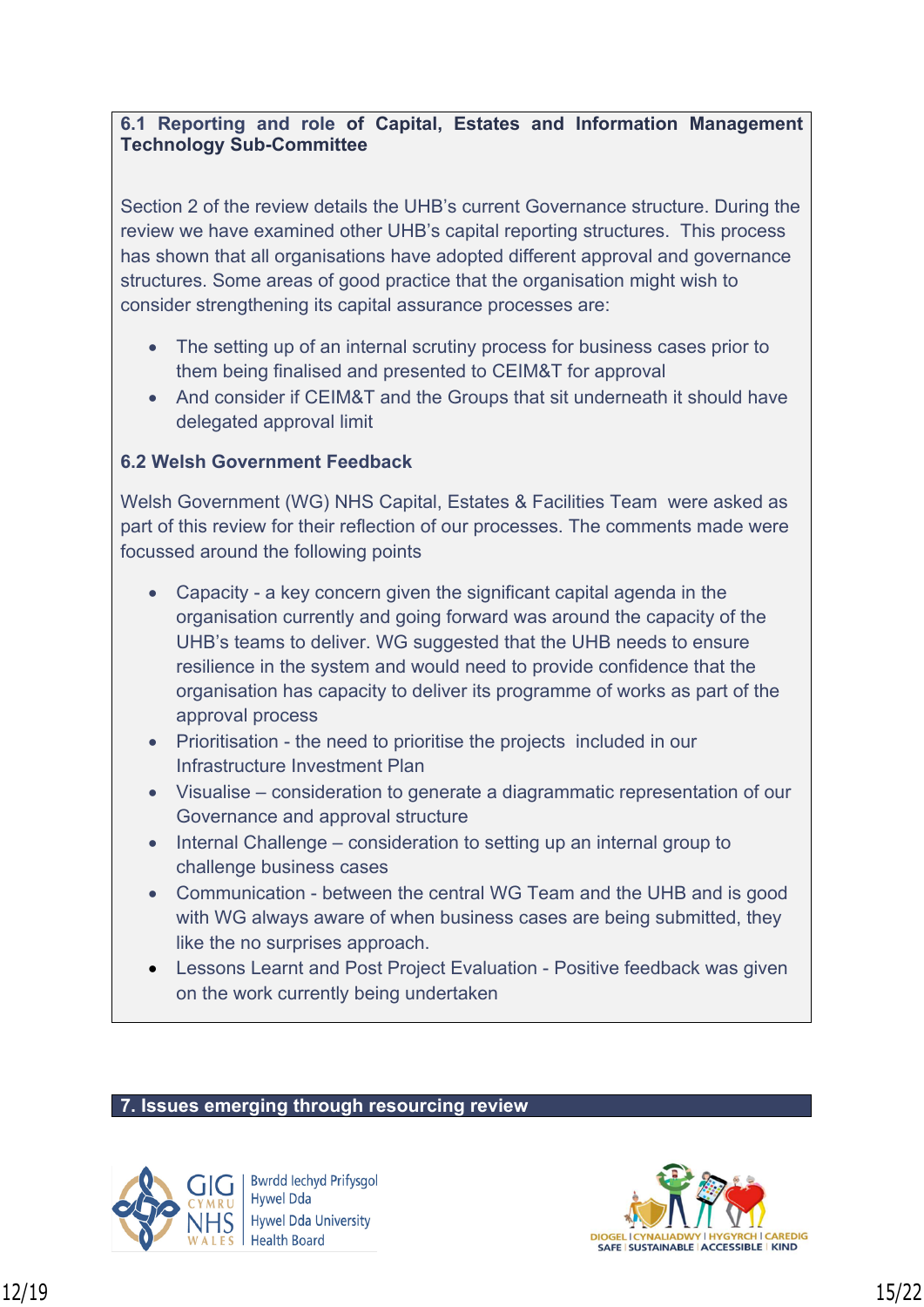*Scope of Work Reference:*

- *Review how our projects are resourced*
	- o *to deliver against the governance requirement*
	- o *to ensure appropriate definition of project roles and responsibilities*
	- o *at Project Director and Project Groups/Team/admin level*
	- o *to ensure appropriate input from Operational services and identify any gaps in knowledge, skills and training*

Over the last 10 years the roles assigned to senior capital project leads are rarely specific project appointments. Roles such as SRO and Project Directors are assigned to senior members of the operational and corporate teams. SRO's are normally members of the Executive Team and Project Director roles are assigned to a senior member of the team where the scheme will have operational impact e.g. County Director or General Manager. The involvement and engagement of the operational teams in the delivery of projects is key as often the capital delivery is an enabler to service change and without service involvement can be seen as an estates driven solution.

Time is not currently ring fenced or released for these key project members to have specific project related time in their working week, it is expected that this role is picked up in addition to their operational duties. This can be difficult especially when there are operational pressures being faced.

Issues that have recently emerged on certain schemes have required significant and additional input from the Project Director as well as additional input from technical and professional teams to manage and progress.

Whilst specific Project Director/SRO briefings have been undertaken previously, training has not been provided in the organisation recently. Whilst there is an organisational desire to maintain operational input at Project Director level there will always be a need, for the support of additional technical input from the Estates and other teams to support.

The step up in the UHB's capital and infrastructure ambition over the next few years is significant with the aspiration to deliver the

- A Healthier Mid and West Wales Programme Business Case (PBC)
- Major Infrastructure PBC
- Statutory Fire Schemes at Withybush and Glangwili.

The current level of resourcing within the core technical teams are insufficient to deliver successfully against this agenda.

Further consideration should be given following this review to

- the appointment of Project Directors with appropriate skill set for the Project delivery
- the training provided to Project Directors



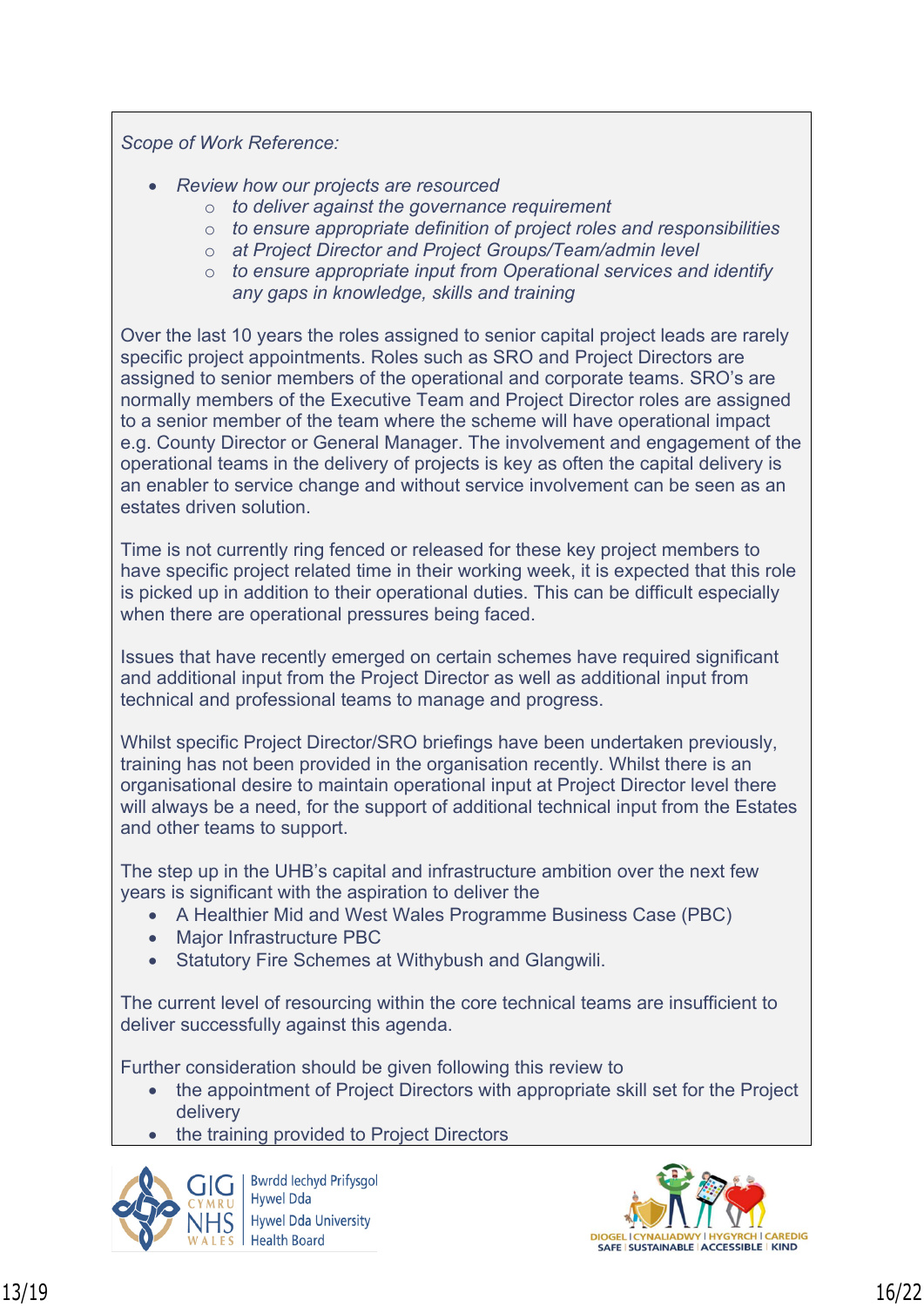- the releasing/backfilling of Project Director for a portion of the working week if they are clinical or operational team members
- the appropriate resourcing of core teams to successfully deliver our Infrastructure ambition

#### **8. Conclusions**

Whilst there are areas of good practice and significant evidence of schemes that have delivered to time, budget and quality, the review has provided an opportunity to review external practice and reflect internally on:

- areas where the organisation needs to maintain the progress with the work currently in train to review processes, procedures and documentation.
- areas where further consideration is required to determine the way forward for the organisation

The recommendations below and action plan attached in Appendix B are split into these categories.

#### **9. Recommendations**



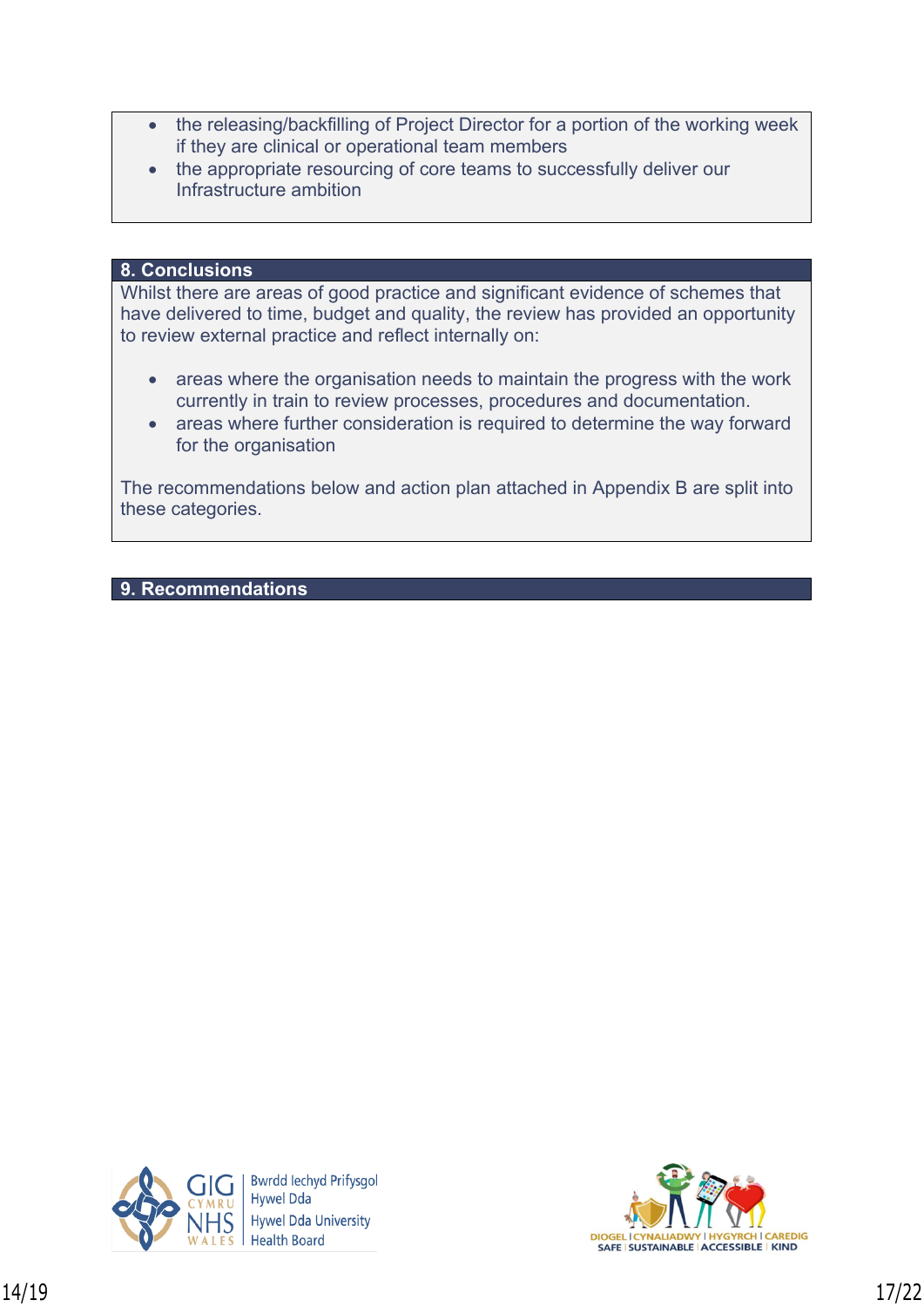The Capital Governance Review makes the following 12 recommendations Continue with the following work already commenced in the following area Standardisation of documentation being used for projects • Checklist of items for sign off & assurance Complete the Capital Project Management framework Sign off to the contract type and level of damages included at internal business case approval Continue with a rolling programme for the Lessons Learnt and Post Project Evaluation and the development of a Lessons Learnt log Review the Terms of Reference for CEIM&T and subgroups to reflect the new Committee structure and requirements for the future Further consideration be given to the following areas Setting up of an internal scrutiny process for business cases prior to them being finalised and presented to CEIM&T for approval Consideration be given if CEIM&T and the Groups that sit underneath it should have delegated approval limit • The current and future capacity of the existing teams who support the capital process to deliver the UHB's ambitious capital agenda For future complex schemes the UHB might want to consider the resourcing of additional scrutiny of the SCP, dependent on a legal review of the implications of doing so Consider the appointment, training and backfilling of Project Directors' time

• The process for the prioritisation of schemes for the Infrastructure Investment Enabling Plan



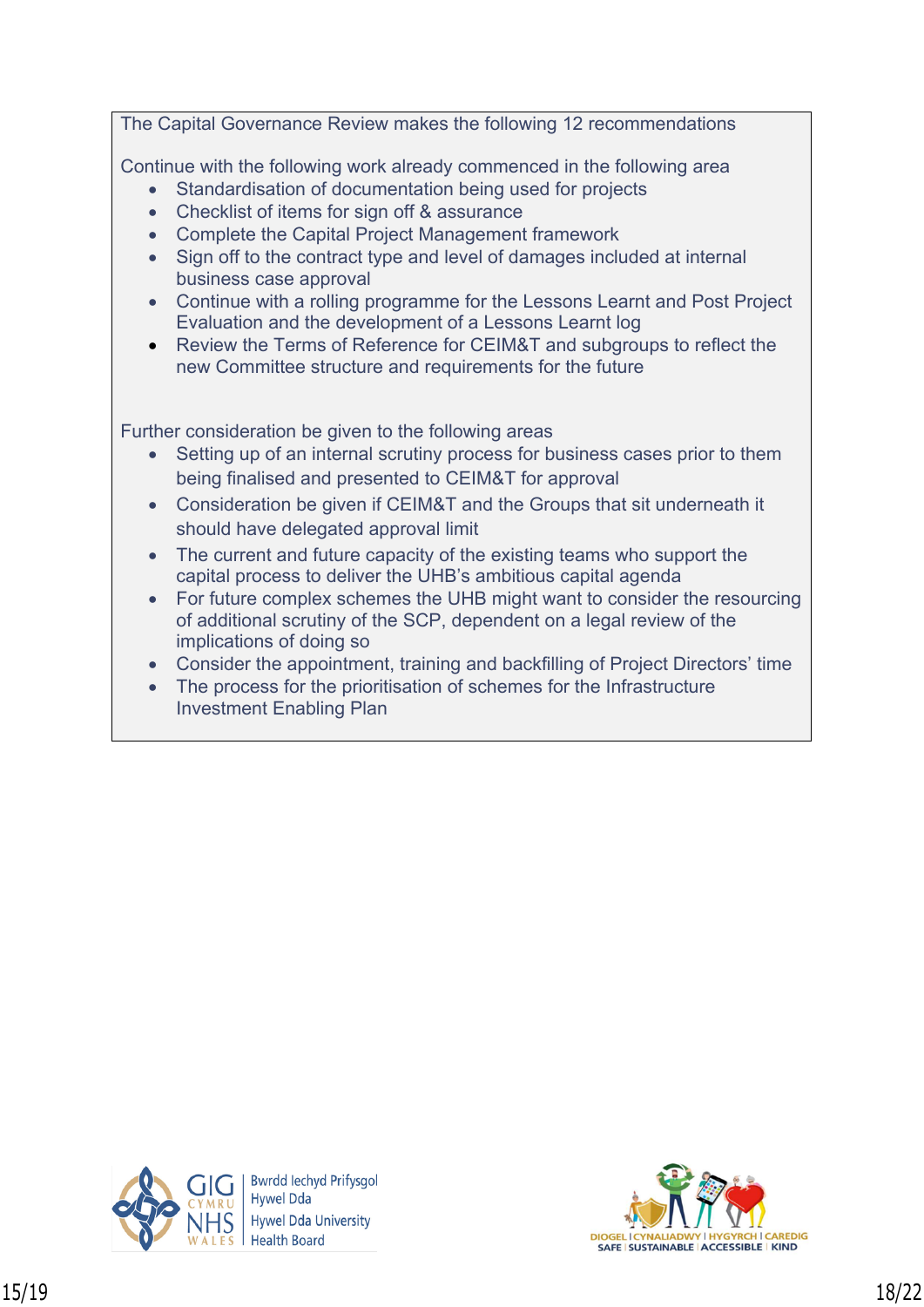# **APPENDIX A -** Terms of Reference for the Review

| <b>SCOPE OF CAPITAL GOVERRNANCE REVIEW</b> |                                                                                                                                                                                                                                                                 |  |  |  |
|--------------------------------------------|-----------------------------------------------------------------------------------------------------------------------------------------------------------------------------------------------------------------------------------------------------------------|--|--|--|
| <b>Purpose</b>                             | To provide assurance that appropriate Capital Governance processes are in<br>place to ensure that the organisation learns the lessons from past and current<br>projects to improve governance, organisational processes and the delivery of<br>future projects. |  |  |  |



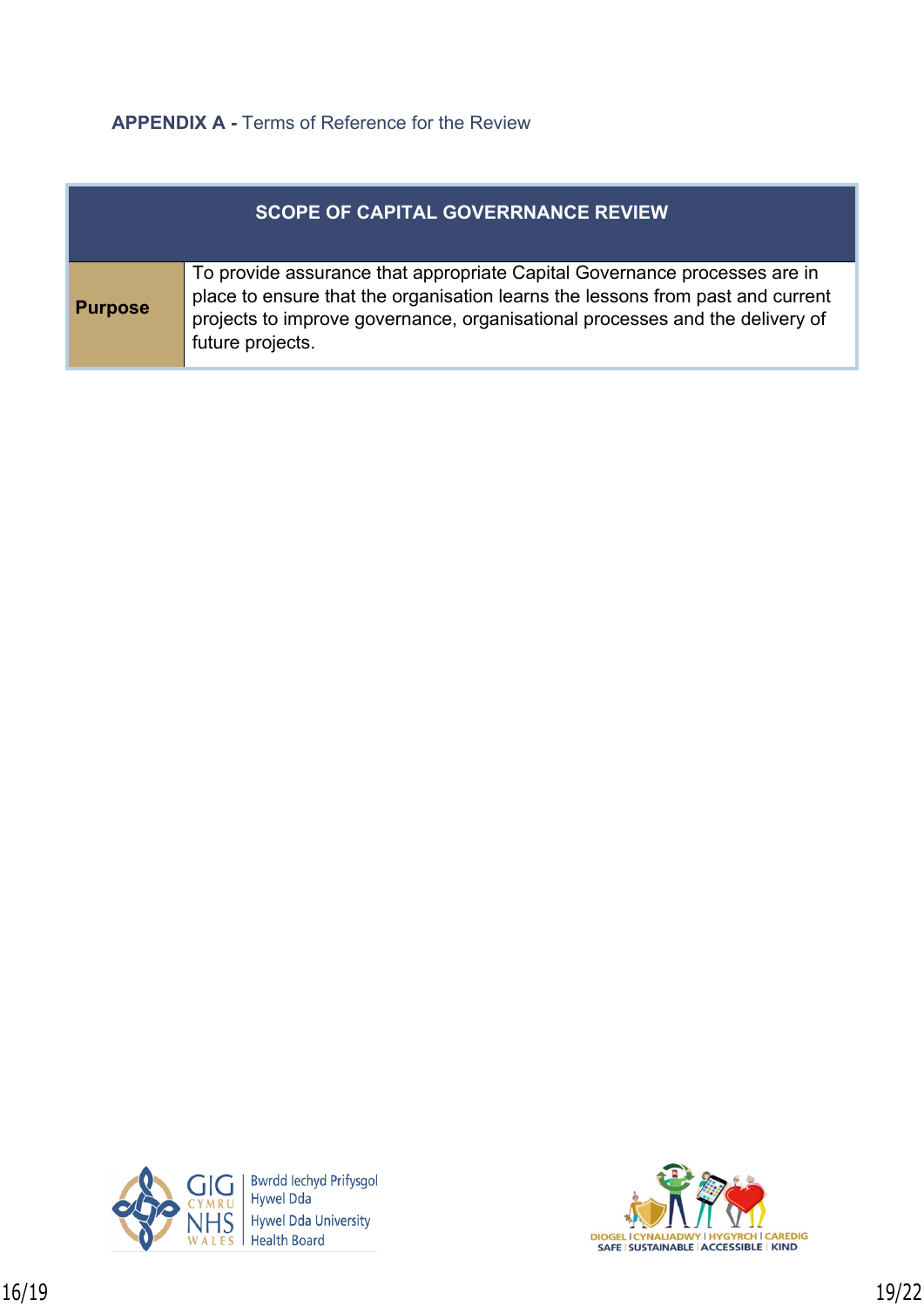|                  | <b>Scope</b>                                                                                                                                                                                                                                                                                                                                                                                                                                                                                                                                                                                                                                                                                                                                                                                                                                                                                                                                                                                                                                                                                                                                                                                                                                                                                                                                                                                                                                                                                                                                                                                                                                                                                            |
|------------------|---------------------------------------------------------------------------------------------------------------------------------------------------------------------------------------------------------------------------------------------------------------------------------------------------------------------------------------------------------------------------------------------------------------------------------------------------------------------------------------------------------------------------------------------------------------------------------------------------------------------------------------------------------------------------------------------------------------------------------------------------------------------------------------------------------------------------------------------------------------------------------------------------------------------------------------------------------------------------------------------------------------------------------------------------------------------------------------------------------------------------------------------------------------------------------------------------------------------------------------------------------------------------------------------------------------------------------------------------------------------------------------------------------------------------------------------------------------------------------------------------------------------------------------------------------------------------------------------------------------------------------------------------------------------------------------------------------|
|                  |                                                                                                                                                                                                                                                                                                                                                                                                                                                                                                                                                                                                                                                                                                                                                                                                                                                                                                                                                                                                                                                                                                                                                                                                                                                                                                                                                                                                                                                                                                                                                                                                                                                                                                         |
|                  |                                                                                                                                                                                                                                                                                                                                                                                                                                                                                                                                                                                                                                                                                                                                                                                                                                                                                                                                                                                                                                                                                                                                                                                                                                                                                                                                                                                                                                                                                                                                                                                                                                                                                                         |
|                  | The review will be undertaken to:                                                                                                                                                                                                                                                                                                                                                                                                                                                                                                                                                                                                                                                                                                                                                                                                                                                                                                                                                                                                                                                                                                                                                                                                                                                                                                                                                                                                                                                                                                                                                                                                                                                                       |
|                  |                                                                                                                                                                                                                                                                                                                                                                                                                                                                                                                                                                                                                                                                                                                                                                                                                                                                                                                                                                                                                                                                                                                                                                                                                                                                                                                                                                                                                                                                                                                                                                                                                                                                                                         |
| <b>Scope</b>     | Review audit recommendations made on Capital Governance and<br>Projects since 2014/15 (Estates Assurance Reviews and Digital are<br>excluded) and common themes that have emerged:<br>how these have effected changes to processes and procedures<br>$\circ$<br>to ensure our processes reflect best practice<br>$\circ$<br>to ensure any further changes/amendments required are<br>$\circ$<br>embedded into working practice<br>the scope of works are clearly understood at the outset of<br>$\circ$<br>Projects<br>sign off of the contractual terms of All Wales Capital contracts<br>$\circ$<br>appropriate management of live contracts<br>$\circ$<br>ensuring robust Lessons Learnt and Post Project Evaluation<br>$\circ$<br>process<br>the governance arrangements are proportionate and appropriate<br>$\circ$<br>to the scale of schemes<br>Review our Capital Governance and reporting, governance and<br>monitoring processes against other organisations following engagement<br>with NSWWP Shared Services Audit<br><b>Review our</b><br>Capital Reporting and Project scrutiny at Groups and Committee<br>O<br>structure to ensure these are appropriate and fit for purpose<br>Understanding of WG's perception of our processes<br>$\circ$<br>The role and remit of the Capital, Estates and Information<br>$\circ$<br>Management Technology Sub-Committee and provide<br>recommendations to how the governance can be improved<br>Review how our projects are resourced<br>$\circ$ to deliver against the governance requirement<br>to ensure appropriate definition of project roles and<br>$\circ$<br>responsibilities<br>at Project Director and Project Groups/Team/admin level |
|                  | $\circ$<br>to ensure appropriate input from Operational services<br>$\circ$                                                                                                                                                                                                                                                                                                                                                                                                                                                                                                                                                                                                                                                                                                                                                                                                                                                                                                                                                                                                                                                                                                                                                                                                                                                                                                                                                                                                                                                                                                                                                                                                                             |
|                  | and identify any gaps in knowledge, skills and training<br>O                                                                                                                                                                                                                                                                                                                                                                                                                                                                                                                                                                                                                                                                                                                                                                                                                                                                                                                                                                                                                                                                                                                                                                                                                                                                                                                                                                                                                                                                                                                                                                                                                                            |
| <b>Timing</b>    | Field work late July - end September 2021                                                                                                                                                                                                                                                                                                                                                                                                                                                                                                                                                                                                                                                                                                                                                                                                                                                                                                                                                                                                                                                                                                                                                                                                                                                                                                                                                                                                                                                                                                                                                                                                                                                               |
|                  | Report Audit Committee October 2021 (provisional)                                                                                                                                                                                                                                                                                                                                                                                                                                                                                                                                                                                                                                                                                                                                                                                                                                                                                                                                                                                                                                                                                                                                                                                                                                                                                                                                                                                                                                                                                                                                                                                                                                                       |
| <b>Review to</b> | The review will be directed by the Director of Operational Planning and                                                                                                                                                                                                                                                                                                                                                                                                                                                                                                                                                                                                                                                                                                                                                                                                                                                                                                                                                                                                                                                                                                                                                                                                                                                                                                                                                                                                                                                                                                                                                                                                                                 |
| be               | Strategic Developments with support from the Capital Planning Team.                                                                                                                                                                                                                                                                                                                                                                                                                                                                                                                                                                                                                                                                                                                                                                                                                                                                                                                                                                                                                                                                                                                                                                                                                                                                                                                                                                                                                                                                                                                                                                                                                                     |
|                  |                                                                                                                                                                                                                                                                                                                                                                                                                                                                                                                                                                                                                                                                                                                                                                                                                                                                                                                                                                                                                                                                                                                                                                                                                                                                                                                                                                                                                                                                                                                                                                                                                                                                                                         |
| undertaken       |                                                                                                                                                                                                                                                                                                                                                                                                                                                                                                                                                                                                                                                                                                                                                                                                                                                                                                                                                                                                                                                                                                                                                                                                                                                                                                                                                                                                                                                                                                                                                                                                                                                                                                         |



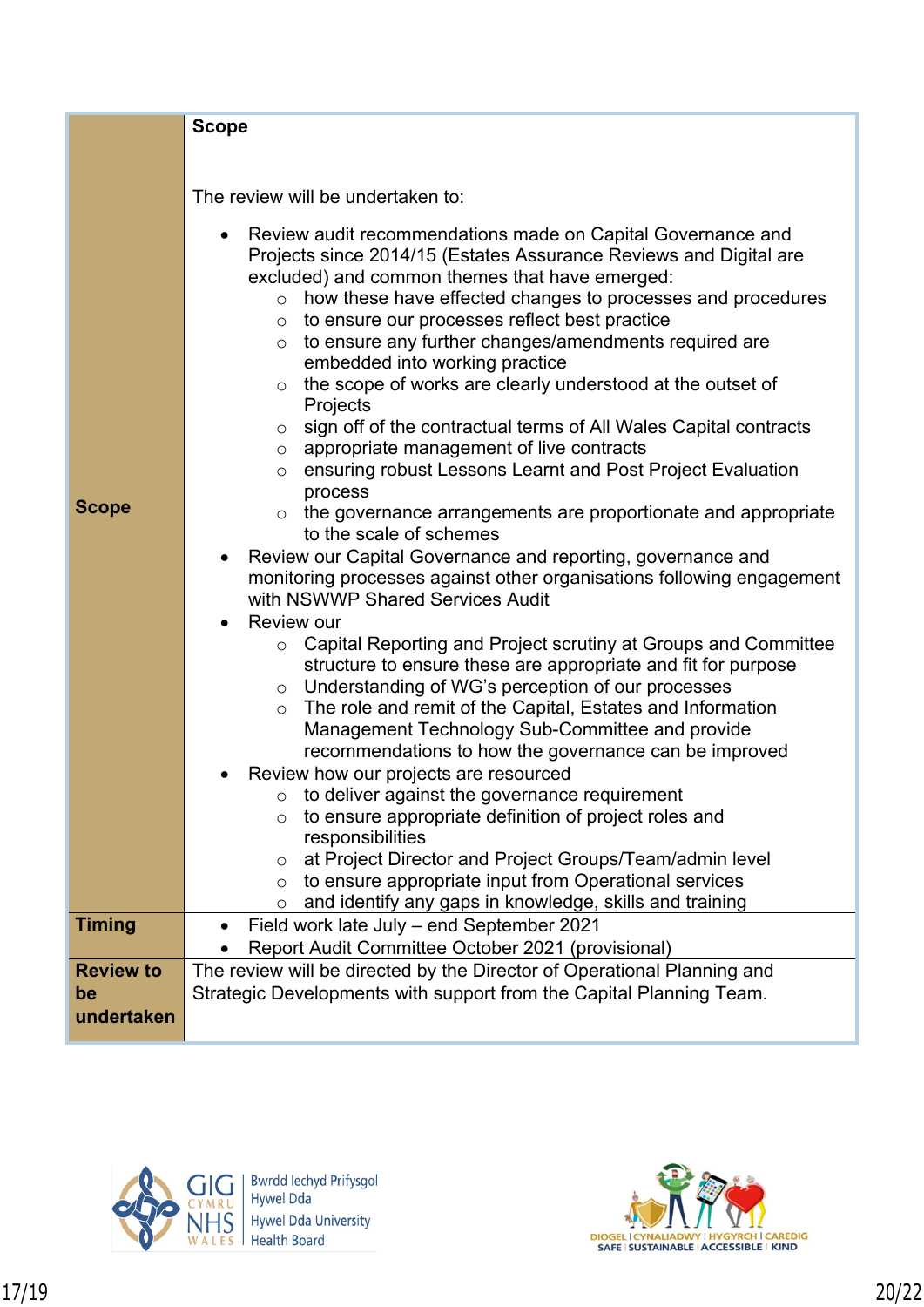| <b>Report</b>    | Introduction                                                                                        |
|------------------|-----------------------------------------------------------------------------------------------------|
| <b>Structure</b> | • Context of review in terms of what has been delivered in terms of capital<br>projects             |
|                  | • Reflections from the Ysbyty Glan Clwyd Review based on the report<br>previously presented to ARAC |
|                  | • Themes raised through audit recommendations and reviews                                           |
|                  | How the recommendation have been actioned<br>$\bigcap$                                              |
|                  | $\circ$ Further action being taken                                                                  |
|                  | • Issues emerging through external review of capital governance                                     |
|                  | processes                                                                                           |
|                  | Issues emerging through resourcing review<br>$\bullet$                                              |
|                  | • Recommendations with timescales for improvements                                                  |